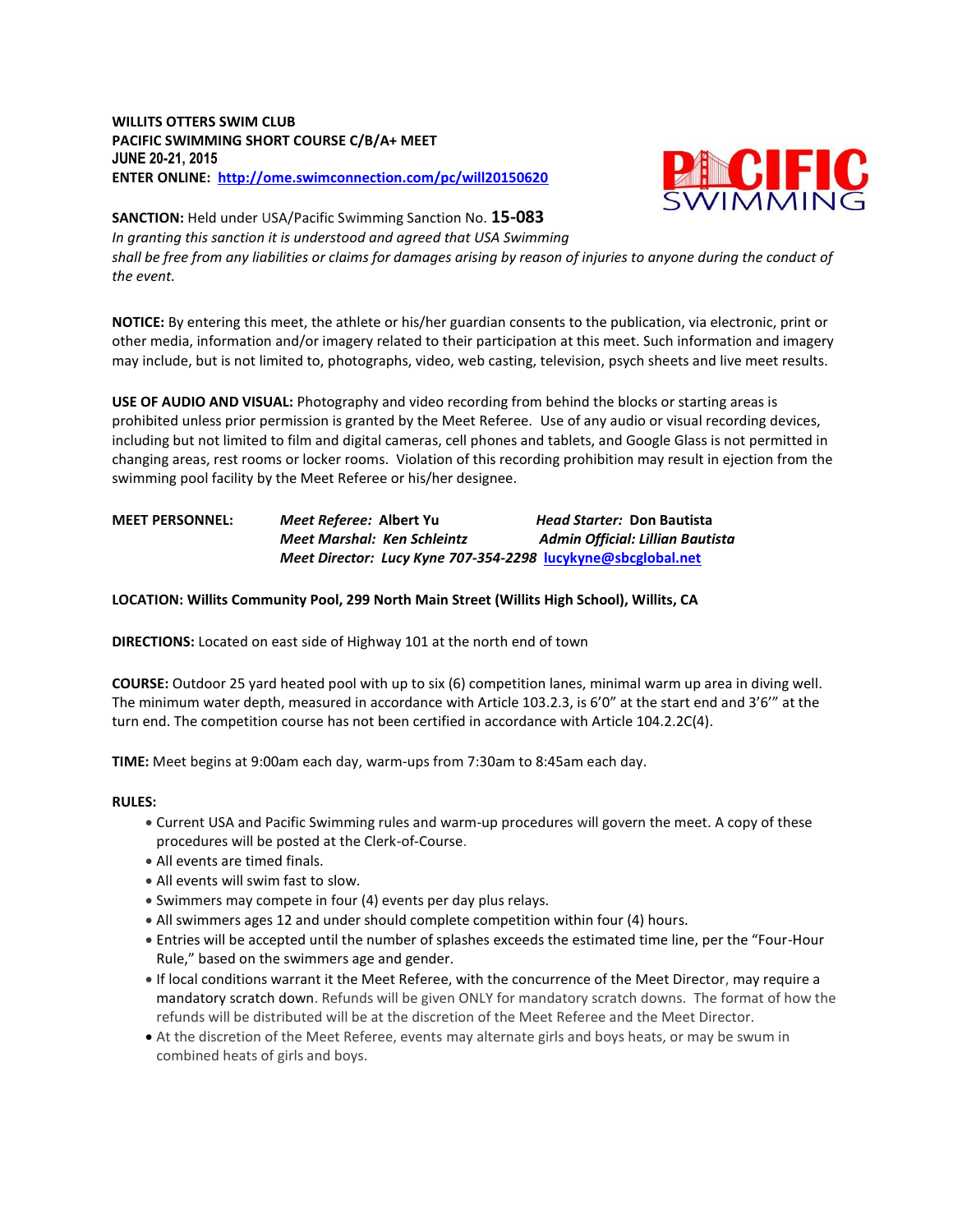- Swimmers in the Open 500 yard freestyle must have achieved a minimum 9-10 USA-S "B" time standard for their gender in order to enter, or must have coach verification of their ability to achieve that time as provided in Pacific Swimming Rule 4A2.
- **All coaches and deck officials must wear their USA Swimming membership cards in a visible manner.**
- When the number of splashes either meets or exceeds the estimated timeline, all entries will be closed and notification posted on the Swim Connection website and Pacific Swimming website. Entry forms and payments received after the close of meet will be returned with an explanation.

**UNACCOMPANIED SWIMMERS:** Any USA-S athlete-member competing at the meet must be accompanied by a USA Swimming member-coach for the purposes of athlete supervision during warm-up, competition and warmdown. If a coach-member of the athlete's USA-S Club does not attend the meet to serve in said supervisory capacity, it is the responsibility of the swimmer or the swimmer's legal guardian to arrange for supervision by a USA-S member-coach. The Meet Director or Meet Referee may assist the swimmer in making arrangements for such supervision; however, it is recommended that such arrangements be made in advance of the meet by the athlete's USA-S Club Member-Coach.

**RACING STARTS:** Swimmers must be certified by a USA-S member-coach as being proficient in performing a racing start, or must start the race in the water. It is the responsibility of the swimmer or the swimmer's legal guardian to ensure compliance with this requirement.

- **RESTRICTIONS:** Smoking and the use of other tobacco products is prohibited on the Willits High School Campus which includes; Pool deck, in the locker rooms, in spectator seating, on standing areas and in all areas used by swimmers, during the meet and during warm-up periods.
	- Sale and use of alcoholic beverages is prohibited in all areas of the meet venue.
	- No glass containers are allowed in the meet venue.
	- No propane heater is permitted except for snack bar/meet operations.
	- All shelters must be properly secured.
	- Team canopies/Coaches will be allow on the pool deck. No personal canopies, tents, or sleeping bags will be allowed on the pool deck and will only be allowed in the designated camping area outside the pool.
	- Changing into or out of swimsuits other than in locker rooms or other designated areas is prohibited.
	- Destructive devices, to include but not limited to, explosive devices and equipment, firearms (open or concealed), blades, knives, mace, stun guns and blunt objects are strictly prohibited in the swimming facility and its surrounding areas. If observed, the Meet Referee or his/her designee may ask that these devices be stored safely away from the public or removed from the facility. Noncompliance may result in the reporting to law enforcement authorities and ejection from the facility. Law enforcement officers (LEO) are exempt per applicable laws.
	- No pets on deck, other than service assistance animals.
- **ELIGIBILITY:** Swimmers must be current members of USA-S and enter their name and registration number on the meet entry card as they are shown on their Registration Card. If this is not done, it may be difficult to match the swimmer with the registration and times database. The meet host will check all swimmer registrations against the SWIMS database and if not found to be registered, the Meet Director shall accept the registration at the meet (a \$10 surcharge will be added to the regular registration fee). Duplicate registrations will be refunded by mail.

• Swimmers in the "A" Division must have met at least USA Swimming Motivational "A" minimum time standard. Swimmers in the "B" Division must have met at least the "B" minimum time standard. All entry times slower than the "B" time standard will be in the "C" Division.

• Entries with **"NO TIME" will be ACCEPTED (Exception – Open 500 Free, see rules).**

• Entry times submitted for this meet will be checked against a computer database and may be changed in accordance with Pacific Swimming Entry Time Verification Procedures.

• Disabled swimmers are welcome to attend this meet and should contact the Meet Director or Meet Referee regarding any special accommodations on entry times and seeding per Pacific Swimming policy.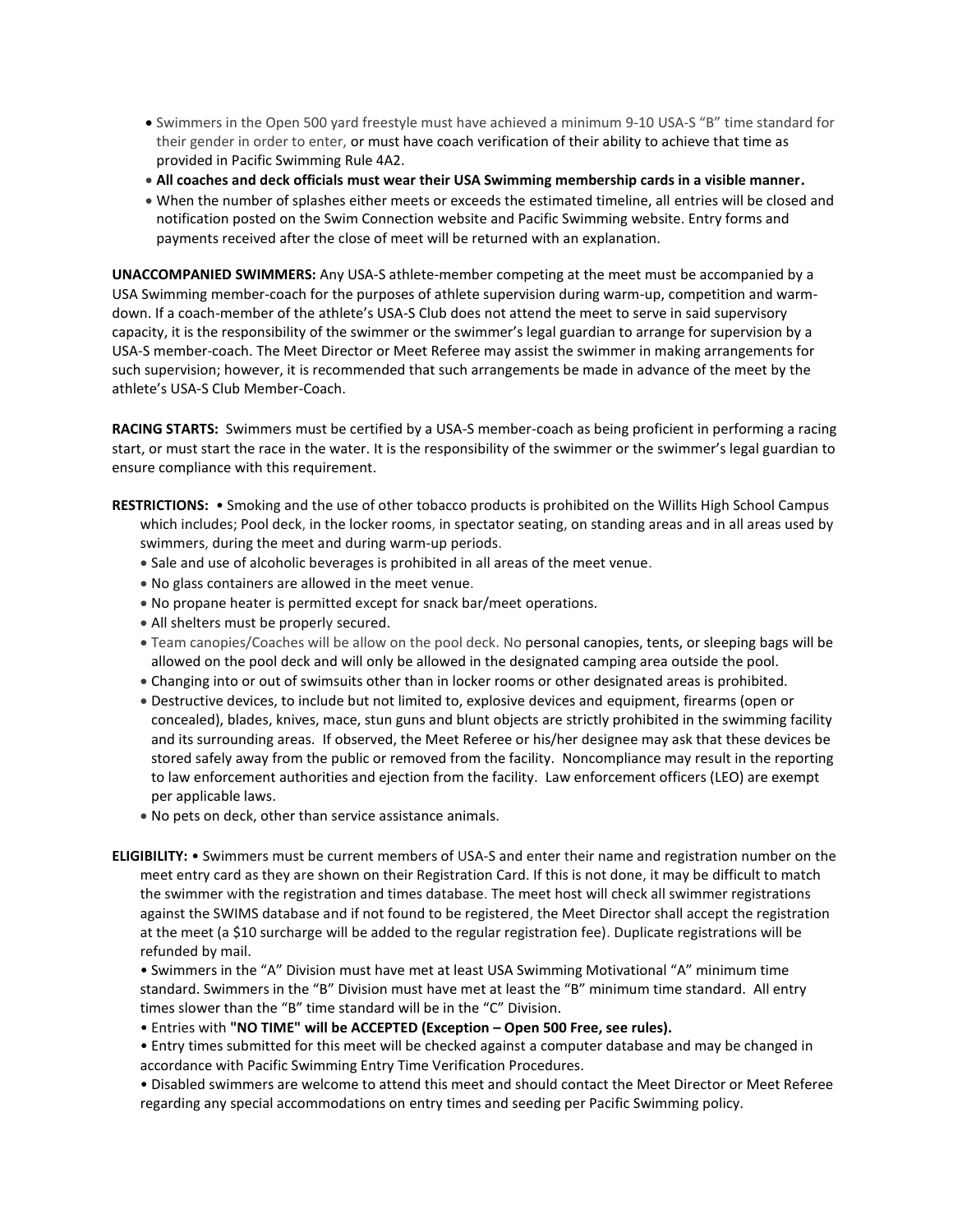• Swimmers 19 years of age and over may compete in the meet for time only, no awards. Such swimmers must have met standards for the 17-18 age group.

• The swimmer's age will be the age of the swimmer on the first day of the meet.

**ENTRY FEES:** \$4.00 per event plus an \$8.00 participation fee per swimmer. Relays; \$9.00 per team entry. Entries will be rejected if payment is not sent at time of request.

**ONLINE ENTRIES:** To enter online go to **<http://ome.swimconnection.com/pc/will20150620>** to receive an immediate entry confirmation. This method requires payment by credit card. Swim Connection, LLC charges a processing fee for this service, equal to \$1 per swimmer plus 5% of the total Entry Fees. Please note that the processing fee is a separate fee from the Entry Fees. If you do not wish to pay the processing fee, enter the meet using a mail entry. **Entering online is a convenience, is completely voluntary, and is in no way required or expected of a swimmer by Pacific Swimming.** Online entries will be accepted through Wednesday, June 10, 2015.

**MAILED OR HAND DELIVERED ENTRIES**: Entries must be on the attached consolidated entry form. Forms must be filled out completely and printed clearly with swimmer's best time. Entries must be postmarked by midnight, Monday, June 8, 2015 or hand delivered by 6:45 p.m. Wednesday, June 10, 2015 to 299 North Main Street Willits, CA. No late entries will be accepted. No refunds will be made, except mandatory scratch downs. Requests for confirmation of receipt of entries should include a self-addressed envelope.

| Make check payable to: Willits Otters |                           |                                    |                   |  |  |  |  |  |  |
|---------------------------------------|---------------------------|------------------------------------|-------------------|--|--|--|--|--|--|
| Mail entries to: Attn:                | Lucy Kyne                 | Hand deliver entries to: Lucy Kyne |                   |  |  |  |  |  |  |
|                                       | <b>P.O. BOX 1445</b>      |                                    | 299 N. Main St.   |  |  |  |  |  |  |
|                                       | <b>Willits, CA. 95490</b> |                                    | Willits, CA 95490 |  |  |  |  |  |  |

**CHECK-IN:** The meet will be deck seeded. Swimmers must check-in at the Clerk-of-Course. Close of check-in for all individual events shall be no more than 60 minutes before the estimated time of the start of the first heat of the event. No event shall be closed more than 30 minutes before the scheduled start of the session. Swimmers who do not check in will not be seeded and will not be allowed to compete in that event.

**SCRATCHES:** Any swimmers not reporting for or competing in an individual timed final event that they have checked in for shall not be penalized.

**AWARDS**: **Individual events**: Ribbons will be awarded to the 1st – 6th place finishers in the "A," "B" and "C" divisions, for each event and age group (6&U, 7-8, 9-10, 11-12, 13-14, 15-16, & 17-18.) Swimmers 19 years of age and older will not receive awards. 'A' medals will be awarded to swimmers with an entry time slower than 'A' achieving an 'A' time standard for the first time. See Pacific Swimming website site for ''A' time standards. **Open 500 Free** will be awarded by age group in the same manner as the individual event award listed above. **Relay events:** Awards 1<sup>\*</sup> through 3<sup>d</sup>. Relays will be awarded as 10 & under, 11-12, and 13 and Over. Swimmers aged 19 and over will not be awarded. A "Team Spirit" award will also be given at the end of the meet on Sunday. **Ribbons will be available for pickup by the coaches, or a team representative, the end of the meet. Awards will not be mailed, unless you make prior arrangements with the Meet Director.** 

**RELAYS:** 100 Yard Relays will have swimmers in the 2nd and 4th positions start in the water due to the pool depth in the shallow end. 200 Mixed Free Relay teams are any combination of gender. While there are no time standards for this event, it is a timed event. Relay heat winners will be determined by the fastest time in each heat. All Relays will be deck seeded and entries must be received by the Clerk of Course at a time determined each day by the Referee.

**ADMISSION:** Free. A two day program will be available for \$5.00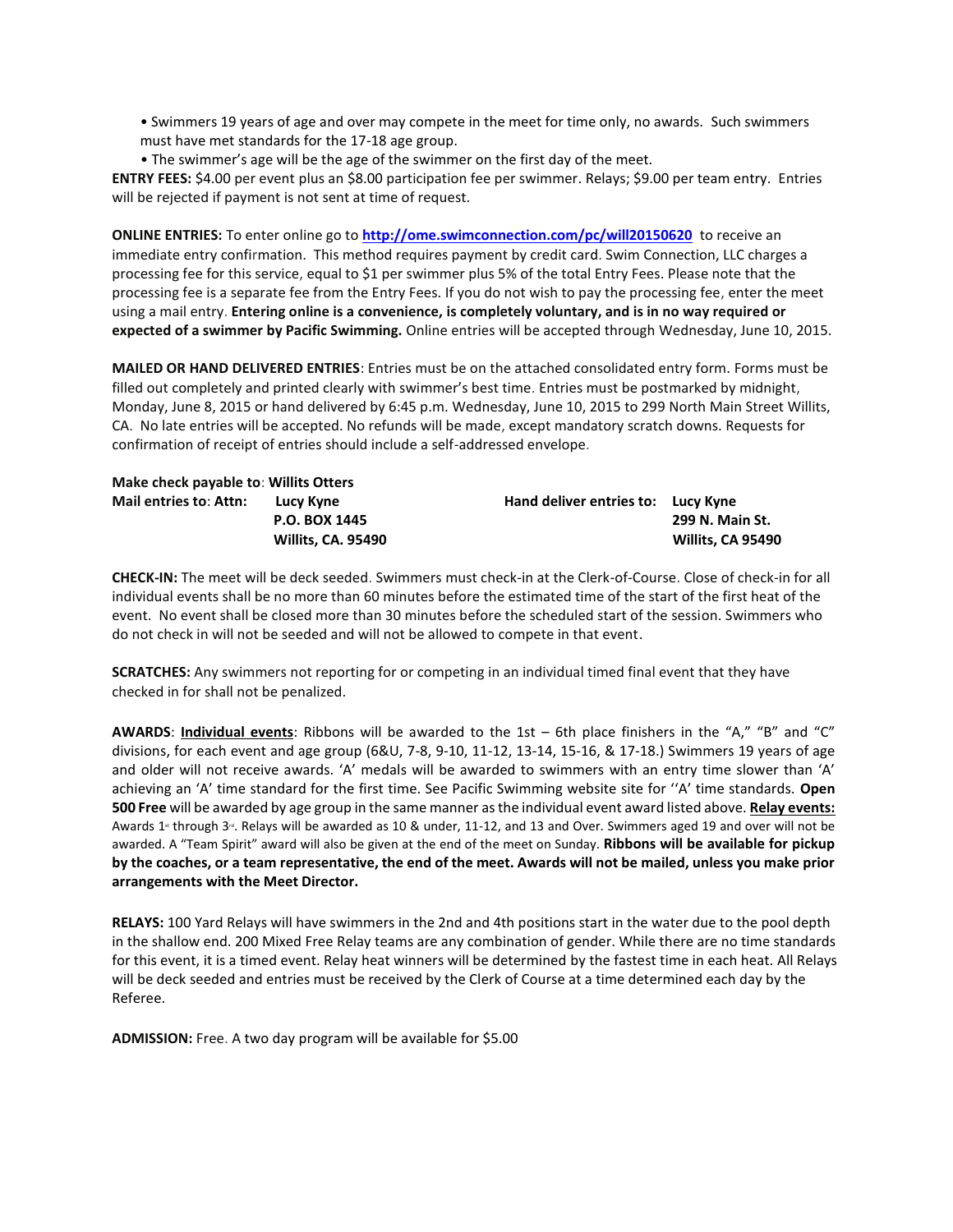**SNACK BAR & HOSPITALITY:** A snack bar will be available serving breakfast, lunches, salads and other nutritious items and beverages. Coaches and working deck officials will be provided lunch. Hospitality will serve refreshments to timers and volunteers.

**CAMPING:** For information about camping, see the Willits Otters website [www.willits-otters.org](http://www.willits-otters.org/) or contact: Lucy Kyne [lucykyne@sbcglobal.net](mailto:lucykyne@sbcglobal.net)

**MISCELLANEOUS:** No overnight parking is allowed. Facilities will not be provided after meet hours.

**MINIMUM OFFICIALS:** No more than 3 days after close of entries, meet management (Meet Director and/or Meet Referee) shall contact a representative from each team participating in the meet, and provide a preliminary inventory of the officials that team is required to provide for each session. Each team shall, by the start of the meet, provide to the Meet Director or designee a list of Officials who have agreed to represent that team during each session of the meet.

At the meet, meet management shall conduct an inventory of officials, and shall compare the number of swimmers entered in each session by each team with the number of officials present representing each team. If meet management certifies that a team has not provided sufficient officials for any session of the meet in accordance with the table below, excluding finals in a trials and finals meet, the team will be fined \$100 per missing official per session of the meet.

| Club swimmers entered in session | Trained and carded officials requested* |  |  |  |  |  |
|----------------------------------|-----------------------------------------|--|--|--|--|--|
| $1 - 10$                         |                                         |  |  |  |  |  |
| $11 - 25$                        |                                         |  |  |  |  |  |
| $26 - 50$                        |                                         |  |  |  |  |  |
| $51 - 75$                        |                                         |  |  |  |  |  |
| 76-100                           |                                         |  |  |  |  |  |
| 100 or more                      |                                         |  |  |  |  |  |
|                                  |                                         |  |  |  |  |  |

*\*Zone 3 will include assigned and working Colorado, Intermediary/ Chief Timing Judge, and Computer operator in the count of officials for a session although these positions are not carded. Zone 3 will accept Trainees in the count of officials for a session, as long as they are carded. Teams may use officials "borrowed" from other teams, or unattached officials at the meet who agree, to fulfill their obligation under the rule.*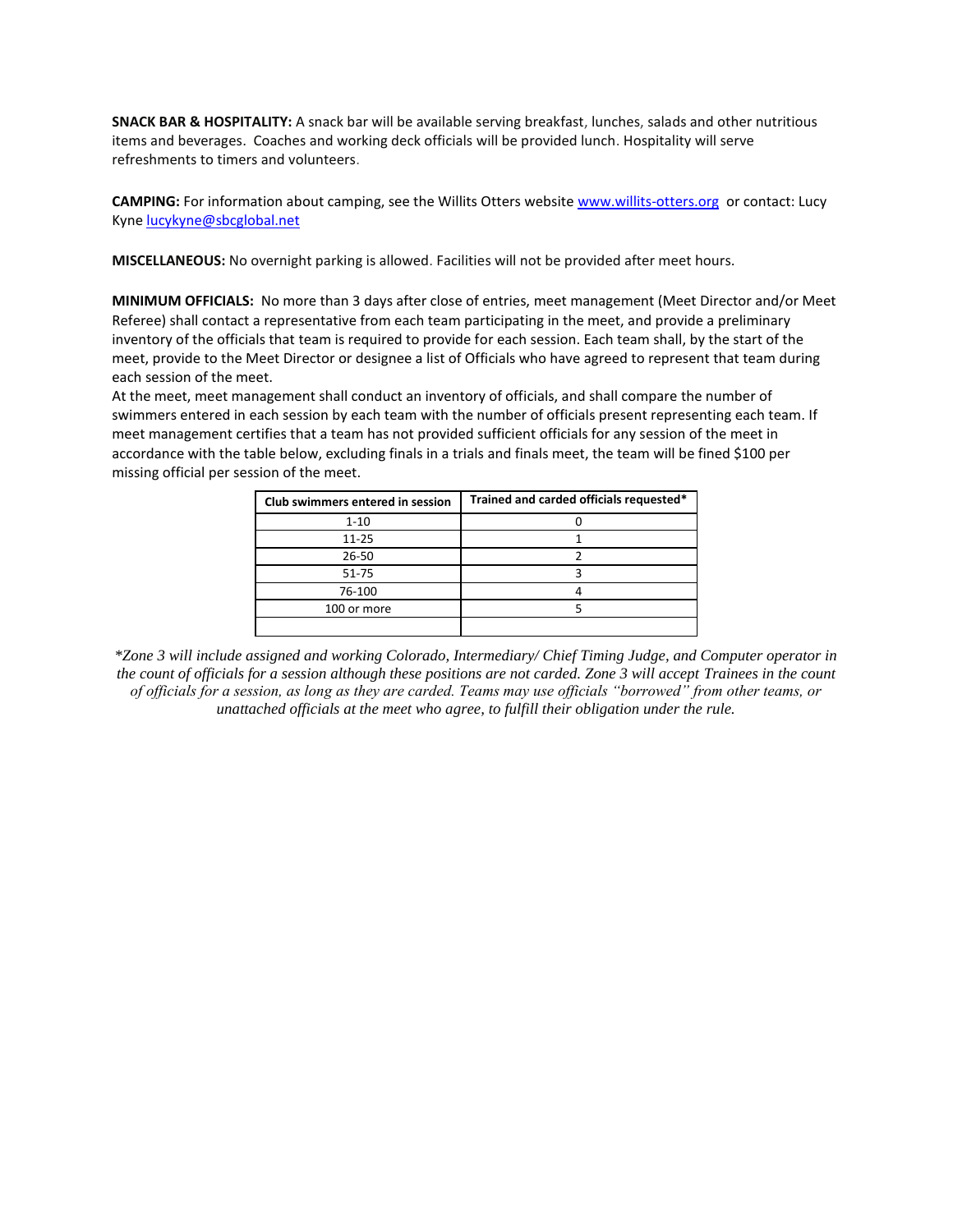## **ORDER OF EVENTS:**

|                | Saturday, June 20,2015          |               | <b>Sunday, June 21, 2015</b> |                      |                        |               |  |
|----------------|---------------------------------|---------------|------------------------------|----------------------|------------------------|---------------|--|
| <b>EVENT#</b>  | <b>EVENT</b>                    | <b>EVENT#</b> |                              | <b>EVENT#</b>        | <b>EVENT</b>           | <b>EVENT#</b> |  |
| $\mathbf 1$    | 13-18 200 Free                  | 2             |                              | 37                   | 13-18 100 Free         | 38            |  |
| 3              | 12 & Under 100 Back             | 4             |                              | 39                   | 12 & Under 200 Free    | 40            |  |
| 5              | 13-18 100 Back<br>6             |               |                              | 13-18 200 Back<br>41 |                        | 42            |  |
| $\overline{7}$ | 12 & UN 50 Free                 | 8             |                              | 43                   | 12 & UN 50 Back        | 44            |  |
| 9              | 13-18 200 Breast<br>10          |               |                              | 45                   | 9-12 100 Fly<br>46     |               |  |
| 11             | 8 & Under 25 Breast             | 12            |                              | 47                   | 8 & UN 25 Fly          | 48            |  |
| 13             | 12 & Under 100 Free             | 14            |                              | 48                   | 9-12 100 Breast        | 50            |  |
| 15             | 11 & Over 200 Free Mixed Relay  |               |                              | 51                   | Open 500 Free*         | 52            |  |
| 17             | 10 & Under 200 Free Mixed Relay |               |                              | 53                   | 12 & Under 100 IM      | 54            |  |
| 19             | 13-18 100 Fly                   | 20            |                              | 55                   | 13-18 200 Fly          | 56            |  |
| 21             | 12 & Under 50 Fly               | 22            |                              | 57                   | 12 & Under 50 Breast   | 58            |  |
| 23             | 9-12 50 Fly                     | 24            |                              | 59                   | 13-18 100 Breast       | 60            |  |
| 25             | 13-18 50 Free                   | 26            |                              | 61                   | 8 & Under 25 Free      | 62            |  |
| 27             | 8-UN 25 Back                    | 28            |                              | 63                   | 13-18 200 IM           | 64            |  |
| 29             | 10 & UN 100 Medley Relay        | 30            |                              | 65                   | 10 & UN 100 Free Relay | 66            |  |
| 31             | 11-12 200 Medley Relay          | 32            |                              | 67                   | 11-12 200 Free Relay   | 68            |  |
| 33             | 13 over 200 Medley Relay        | 34            |                              | 69                   | 13 over 200 Free Relay | 70            |  |

\*Minimum entry time is the 10-Under "B" time standard for this event: Girls 8:30.49 / Boys 8:22.79

Use the following URL to find the time standards: <http://www.pacswim.org/swim-meet-times/standards>